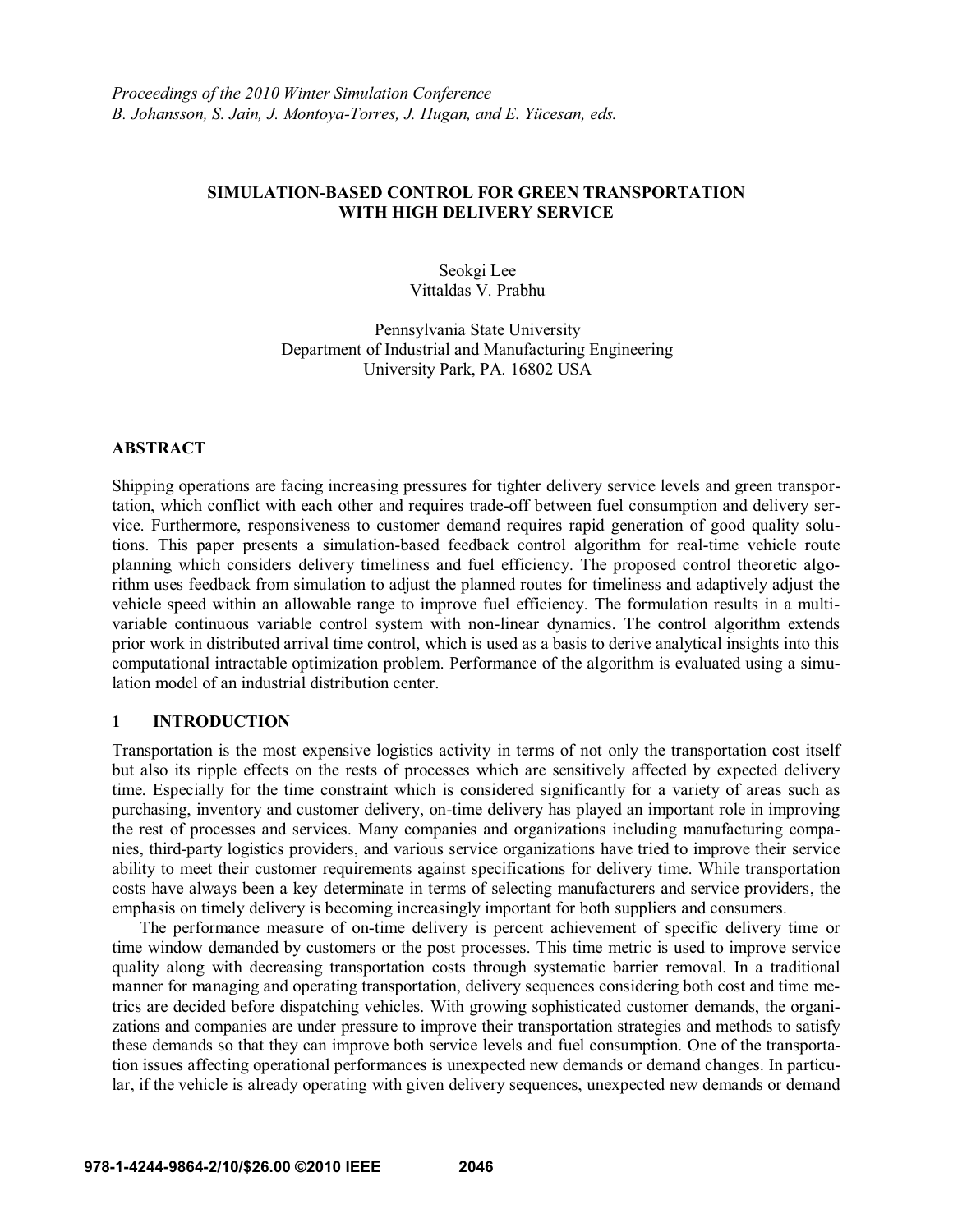changes are very difficult to be reflected on the existing sequences. They should be applied in real-time to maintain overall transportation performance and guarantee minimum exchange costs.

In terms of algorithm performance for transportation scheduling, metaheuristic or simulation methods rather than optimization approaches are usually used to reflect demand changes into existing solutions due to computational complexity. The important issue of heuristic or metaheuristic for the vehicle routing scheduling is to find appropriate methods to diversify search space and intensify routing solution to reduce both transportation cost and time gap from demands. Along with these common approaches, control theoretic approaches based on discrete event simulation have been developed recently. One of the most important benefits of this approach, in terms of algorithm performance, is quick convergence into a relatively good solution and this property provides significant benefits to highly changeable transportation environment. Cho and Prabhu (2007) developed a unified control system using a continuous controltheoretic approach for distributed production scheduling in highly autonomous manufacturing environment. They considered multi-criteria objectives such as production rate and due date deviations and developed distributed controller to manage both job scheduling and machine capacity simultaneously. Tamani*,* Boukezzoula, and Habchi (2009) developed the simulation model using continuous control approach for machine capacity allocation and real-time scheduling. These control theoretic approaches can be applied to the transportation problem due to the similarities of the performance measures and problem environments.

In this paper, a unified control algorithm for both distributed arrival time control (DATC) and distributed vehicle speed control (DVSC) based on the control theoretic approach is proposed to find efficient ways to satisfy not only less transportation cost but also a better customer service level. Core of the unified control algorithm for both vehicle arrival time and speed control is constructed based on DATC which is a feedback control-based scheduling approach that attempts to minimize the average of the square of the due-date deviation (MSD) for Just-in-Time system. Analytic models for the unified control model are developed and compared with simulation results. Furthermore, the relationship between MSD and corresponding vehicle fuel efficiency is provided so that transportation managers can obtain an insight for their transportation management strategy considering both customer service improvement and cost reduction.

### **2 OVERVIEW OF DATC**

Distributed arrival time control (DATC) is a closed-loop distributed control algorithm for scheduling problems which have time-criteria such as manufacturing shop floor scheduling and vehicle routing problems. For the manufacturing shop floor case, each part controller uses only its local information, such as parts arrival time, processing time and due-date, to minimize deviation from its part's due-date (Prabhu and Duffie 1999). It is effective for a highly autonomous manufacturing environment in which the scheduling algorithm should respond to processing orders which have quick processing demands and unpredictable order changes. It is performed using virtual machines with virtual parts and finally releases physical parts into physical shop-floor based on the simulation result. Because the scheduling and part releasing procedures should be performed continuously in response to real production events, computational time is one of the important performance measures to verify the scheduling algorithm.

Similarly, DATC is used in a vehicle routing problem, especially focusing on satisfying customers' due-date constraints. Like the manufacturing case, DATC uses its local information including arrival time of customer orders, transport time and due-date demands by customers to minimize deviations from duedate demanded by the customers (Lee and Prabhu 2009). It is more powerful when the order changes arise frequently. Fast convergence into good solution spaces makes flexible schedule changes possible for decision makers and, consequently, improves overall operational performance in terms of costs and service quality.

To explain the DATC structure, we assume that DATC is applied for vehicle routing scheduling. In the DATC approach, feedback control is used as a mechanism to compensate for the lack of global information by which order entities iteratively adjust the times at which they request vehicle(s) required for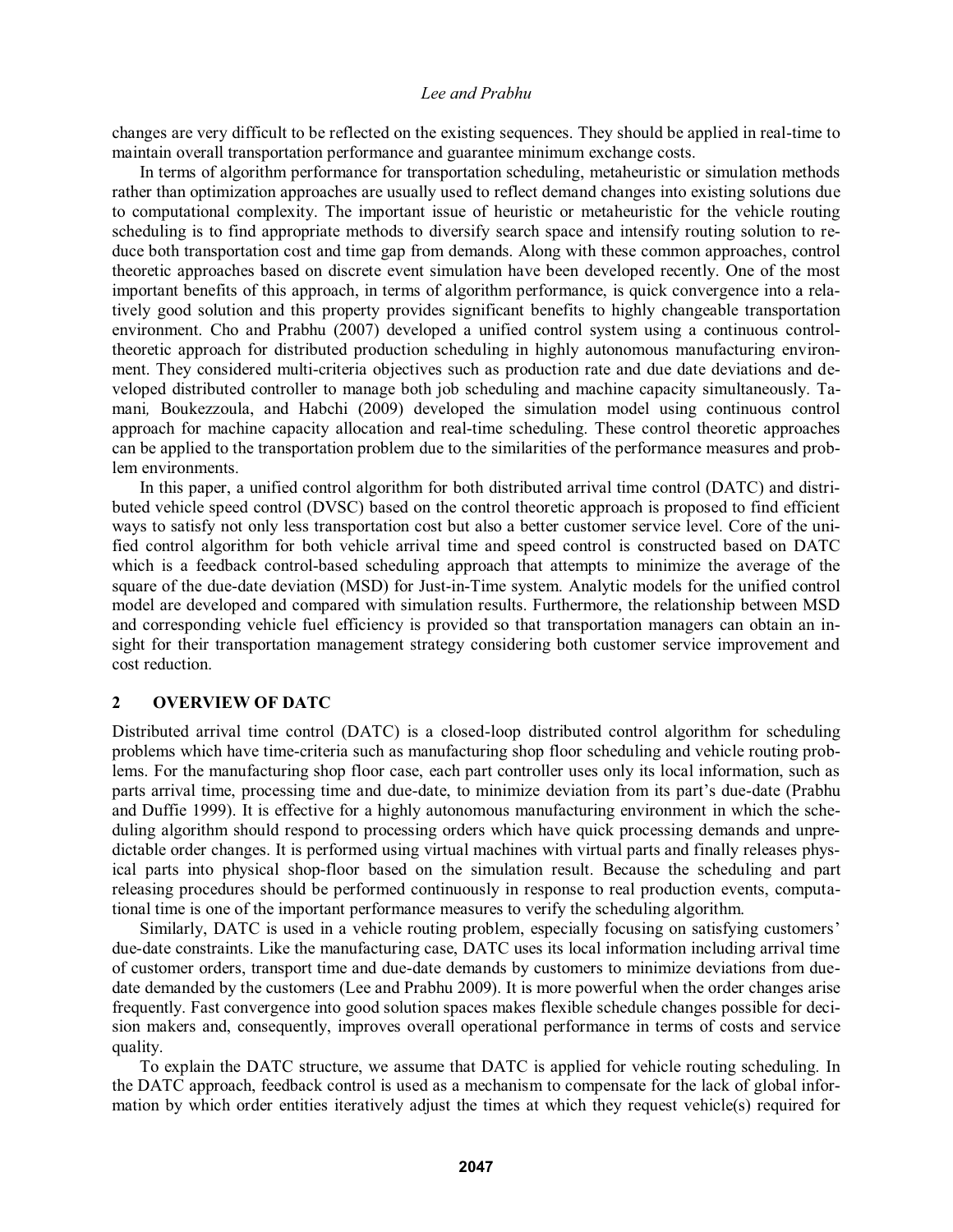transportation as illustrated in Figure 1. Here, the time at which a customer order requests a vehicle is called the arrival time of the customer order at that vehicle. In this system, each controller iteratively adjusts its arrival time in order to be completed at its due-date based on feedback of completion time by the following control equation.



Figure 1: Closed-loop control structure for DATC approach

$$
a_j(t) = k_j \int_0^t \left( d_j - c_j(\tau) \right) d\tau + a_j(0) \tag{1}
$$

where  $k_j$  is the controller gain,  $a_j(0)$  is the arbitrary initial arrival time,  $d_j$  is the due-date and  $c_j(\tau)$  is the predicted order completion time for the *j*th customer order in the system. For the performance measure, DATC uses mean-squared due-date deviation (MSD) which measures sum of differences between customer orders' due-date and their completion times and has the following form

$$
MSD = \sqrt{\frac{\sum_{j=1}^{n} (d_j - c_j)^2}{n}}
$$
 (2)

where, for the order *j*,  $d_j$  is the due-date,  $c_j$  is order completion time and *n* is the total number of orders.

One of the important characteristics of DATC is the relationship between arrival time dynamics and scheduling system conditions. In DATC system, when their due-date cannot be made, the arrival times continuously change their relative sequences within small boundary area. Figure 2 illustrates the arrival time trajectories of 3-orders scheduling example which has initial arrival time [10, 50, 100], transport time [22, 15, 79], and due-date [156, 173, 165], and its corresponding order completion time and MSD trajectories when the due-dates of each order are infeasible. Each of horizontal axes indicates simulation time (iterations) and the vertical axes are arrival time, completion time and MSD values, respectively. After some iterations, DATC system chatters and exhibits sliding modes in the steady-state where arrival times are nearly equal and oscillate in a boundary layer (Cho and Prabhu 2002). Such oscillation changes the relative order of arrival times leading to various order-transport sequences. The arrival time vector consists of the orders which have infeasible due-dates. It converges in a point and oscillates with an infinitesimal amount of arrival time vector changes during DATC simulation. When the arrival time vector shows this behavior, the infinitesimal changes of the arrival time vector in the arrival time space create *n*! completion time vectors and these are matched with *n*! transporting-sequences as described in Figure 3. The completion time vectors are located in a hyper-plane including the due-date vector for the 3-orders case.

## **3 UNIFIED MODEL FOR DISTRIBUTED ARRIVAL TIME AND VEHICLE SPEED CONTROL**

The objective of the unified model consisting of distributed arrival time and vehicle speed control is to make a vehicle routing schedule by simultaneously adjusting relative orders of each demand's arrival time and vehicle speed to minimize due-date deviation. For this, the processing time of DATC is modified using the following mechanisms.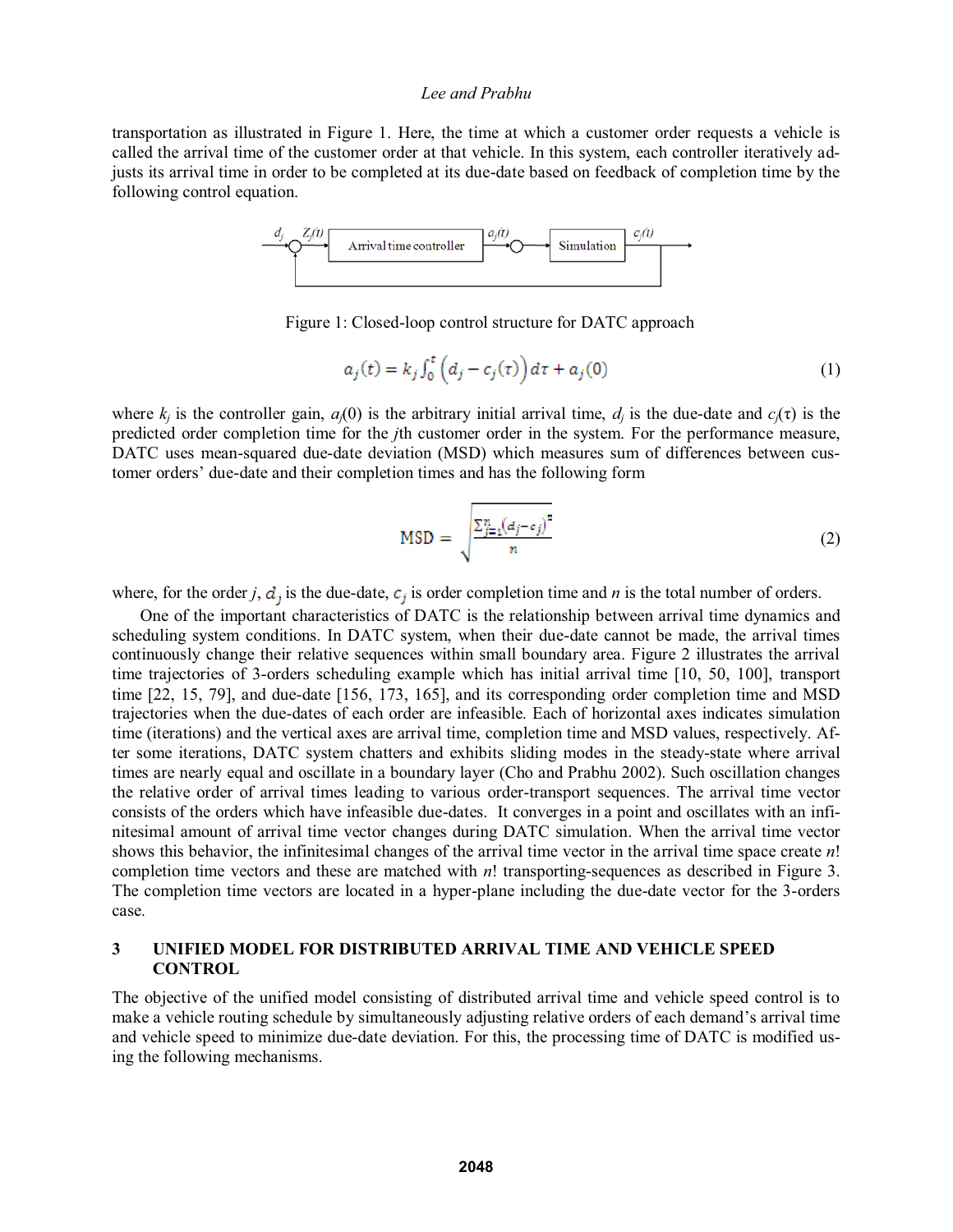

Figure 2: Arrival time trajectory and corresponding results (3-orders and infeasible due-date case)



Figure 3: Convex hull geometry of arrival time

If *j*th customer order has regular transport time  $p_j$  which is normally determined by road speed limit, and previous order completion time is  $c_{j-1}$ , then the possible driving time to meet the *j*th customer order is  $d_i - c_{i-1}$  which is called slack time for *j*th order. The vehicle speed control is needed when the *j*th order cannot be made with the regular vehicle operation. During the simulation, the regular vehicle speed between specific sections should be controlled so that the regular transport time  $p_j$  can be adjusted to meet the delivery time  $d_j$  demanded by a customer. Transport time from  $(j-1)$ th customer to *j*th customer in the *n*th routing-sequence out of *N*! routing-sequences is represented as  $p_j^n$ . Because transport time for specific customer order is identical based on each routing-sequence,  $p_j^n$  has the following property:

$$
p_j^1 \neq p_j^2 \neq \dots \neq p_j^n \neq \dots \neq p_j^N. \tag{3}
$$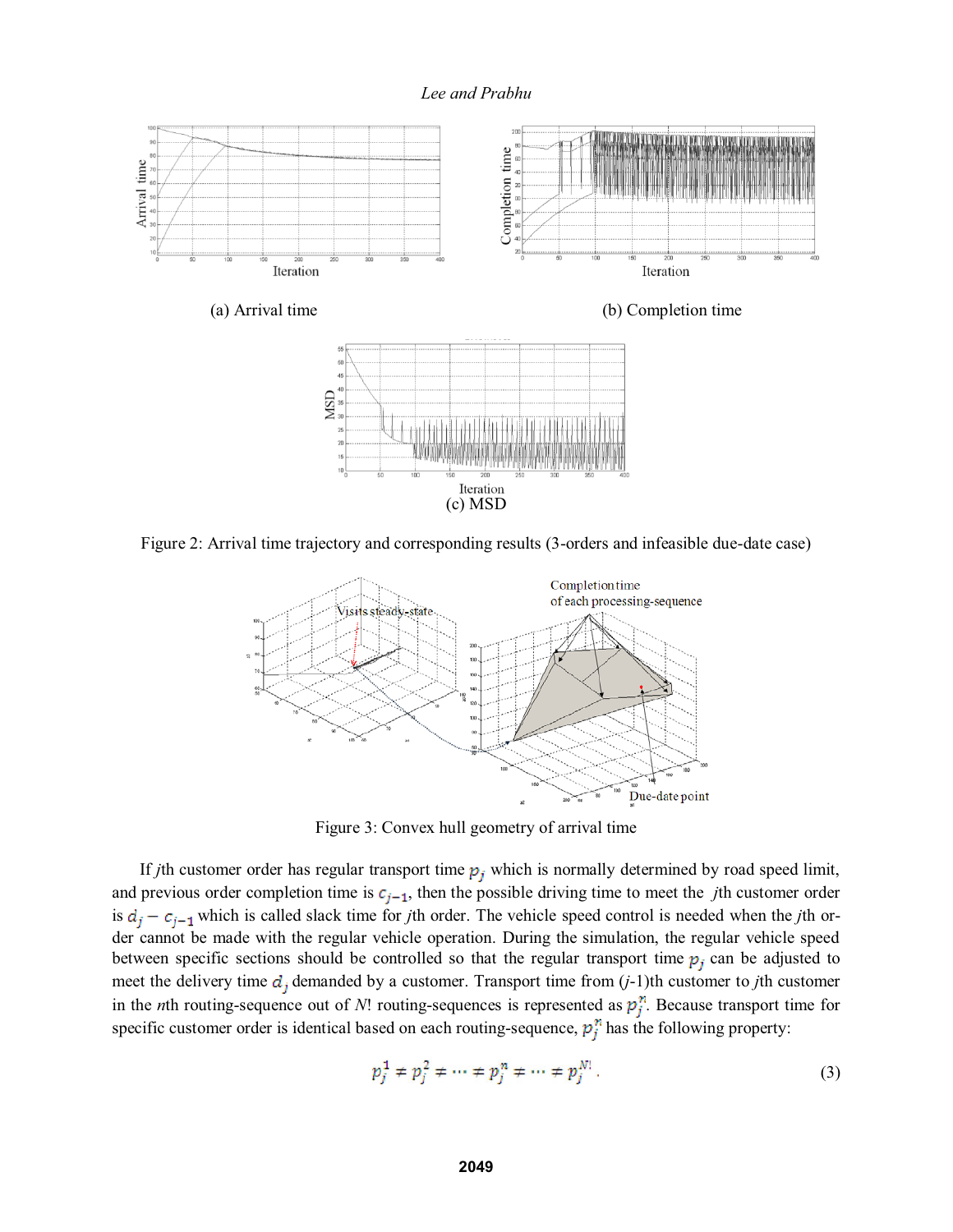If we represent regular transport time which is applied by the distributed speed control as  $\psi$ , it is calculated by the following conditions which are basically based on slack time between customer orders,

$$
\psi_j^n(t) = \begin{cases}\n\alpha_j^s p_j^n(t), & \text{if } p_j^n \le d_j - c_{j-1} \text{ and } d_j - c_{j-1} > 0 \\
\alpha^{max} p_j^n(t), & \text{if } d_j - c_{j-1} < 0 \\
\alpha_j^t p_j^n(t), & \text{if } p_j^n > d_j - c_{j-1} \text{ and } d_j - c_{j-1} > 0\n\end{cases} \tag{4}
$$

where  $\alpha_j^e$ , is the proportional factor for the cases of earliness for the *j*th order,  $\alpha_j^t$  is the proportional factor for the case of tardiness for the *j*th order, and  $\alpha^{max}$  is the maximum proportional factor for the case of excess (*j*-1)th completion time with *j*th due-date time. The proportional factor,  $\alpha_i^e$  and  $\alpha_i^t$  are bounded by following conditions:

$$
1 < \alpha_j^e < \frac{c_{reg} + \delta_j}{c_{reg}} \le \alpha^{max},\tag{5}
$$

$$
\alpha^{min} \le \frac{c_{reg} - \delta_j}{c_{reg}} < \alpha_j^t < 1,\tag{6}
$$

where  $C_{reg}$  is regular vehicle speed to maintain regular transport time  $p_j(t)$ ,  $\alpha^{min}$  is the minimum proportional factor, and  $\delta_j$  is a positive value, respectively. Likewise property of  $p_j^n$ ,  $\psi_j^n$  has the following property:

$$
\psi_j^1 \neq \psi_j^2 \neq \dots \neq \psi_j^n \neq \dots \neq \psi_j^N. \tag{7}
$$

The distributed vehicle arrival time and speed control using the equation (4) is redefined from the original DATC of equation (1) as follows:

$$
a_j(t) = k_j \int_0^t \{d_j - \psi_j^n(\tau)\} d\tau + a_j(0),
$$
\n(8)

Using this integral controller, DATC algorithm continuously calculates due-date deviation and adjusts relative arrival time during the pre-defined number of simulation time. These adjustments create system dynamics which are identified by three regions as described in the following definition (Prabhu 2000).

**Definition 1.** *On the arrival time vector space, three regions exist according to the position of due-date point. 1) Decoupled region: all the queuing times are zero and there is no interaction among customer orders, 2) Dead-zone region: all customer orders bar the first order in the fragment incur a queuing time, leading to interaction among two or more orders, 3) Discontinuous region: all customer orders bar the first order in the fragment incur a queuing time, leading to interaction among two or more orders.* 

The system dynamics in the decoupled region is explained by

$$
\dot{a}_j(t) = k_j \left( d_j - a_j(t) - \psi_j^n \right) \tag{9}
$$

where  $p_j^l$  is the transport time between (*j*-1)th order and the *j*th order in the *l*th routing-sequence. In this region, there is no queuing time, that is, the algorithm could provide just-in-time delivery. The resulting arrival time follows the following equation: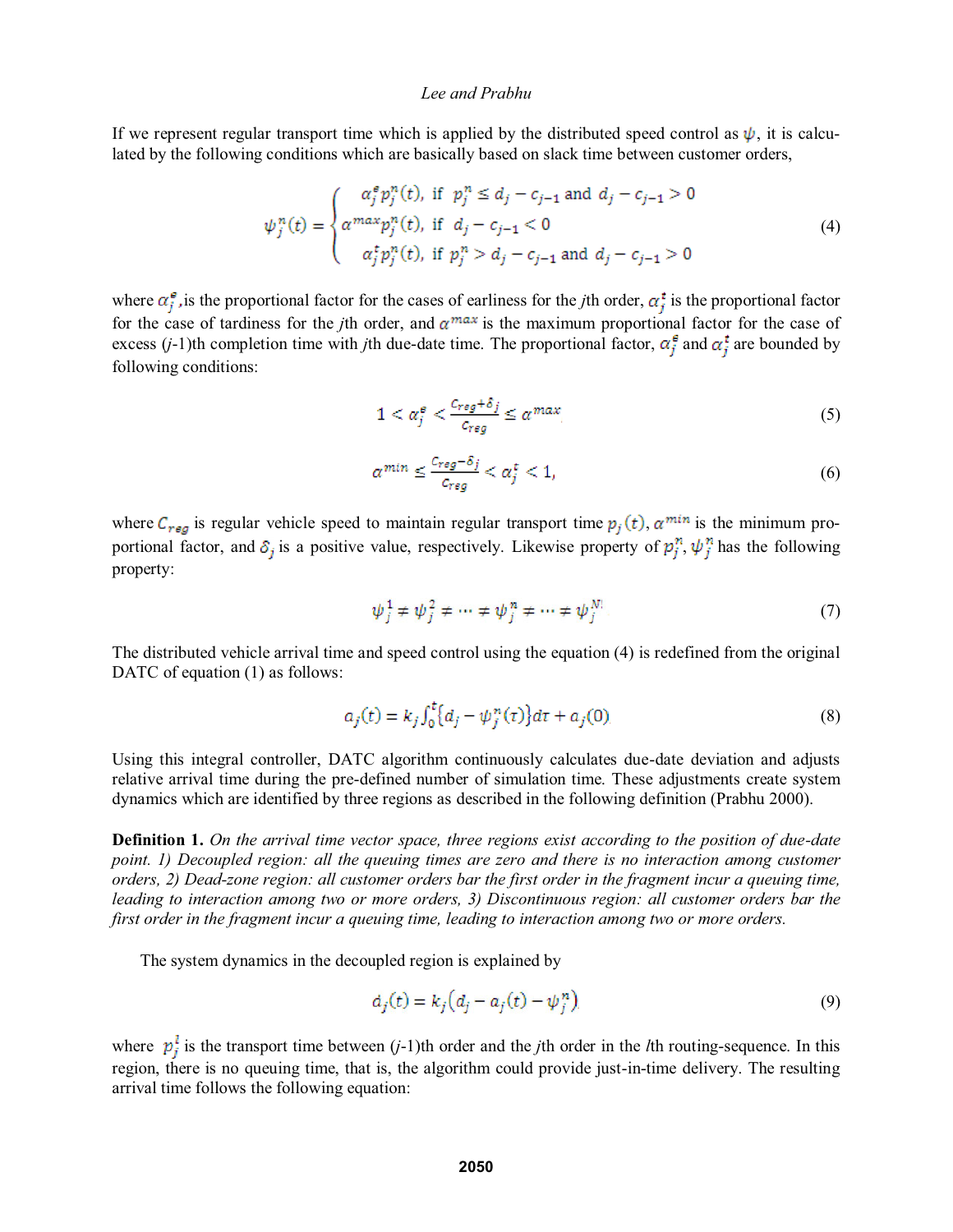$$
a_j(t) = (d_j - p_j^l)(1 - e^{-k_j t}) + a_j(0)e^{-k_j t},
$$
\n(10)

The dynamic of the *j*th order of the *l*th routing-sequence in the dead-zone region is

$$
\dot{a}_{q_j}(t) = k_{q_j} \Big\{ d_{q_j} - a_{q_1}(t) - \Big( \psi_{q_1}^n + \psi_{q_2}^n + \dots + \psi_{q_j}^n \Big) \Big\},\tag{11}
$$

where the subscript  $q_i$  is the customer order in the *j*th position. The arrival time in the dead-zone region is derived as

$$
a_{q_j}(t) = \frac{k_{q_j}}{k_{q_1}} \left( d_{q_1} - \psi_{q_1}^n \right) \left( 1 - e^{-k_{q_1}t} \right) - \frac{k_{q_j}}{k_{q_1}} a_{q_1}(0) \left( 1 - e^{-k_{q_1}t} \right) + k_{q_j} \left( d_{q_2} - d_{q_1} - \psi_{q_2}^n - \dots - \psi_{q_j}^n \right) t + a_{q_j}(0).
$$
\n(12)

The arrival time dynamic in the discontinuous region is

$$
\dot{a}(t) = k(\alpha - a(t))\tag{13}
$$

where

$$
k = \frac{\psi_1^n + \psi_2^n + \dots + \psi_N^n}{\psi_1^n / k_1 + \psi_2^n / k_2 + \dots + \psi_N^n / k_N},
$$
\n(14)

$$
\alpha = \frac{\psi^{T}(d-r)}{\psi_{1}^{n} + \psi_{2}^{n} + \dots + \psi_{N}^{n}}.
$$
\n(15)

Here, bold  $\psi$ , *d*, and *r* mean the delivery time vector, the due-date vector, the disturbance vector, respectively. Each vector has the forms,  $\boldsymbol{\psi} = [\psi_1^n, \psi_2^n, ..., \psi_N^n]$ ,  $\boldsymbol{d} = [d_1, d_2, ..., d_N]$  and , respectively. The resulting arrival time in the discontinuous region is formulated as

$$
a(t) = \alpha \left(1 - e^{-kt}\right) + a(t)e^{-kt} \tag{16}
$$

for all customer orders.

 To evaluate the analytic models for each dynamic region of the unified controller, we compare simulation results using equation (8) with analytic solution of equation (10), (12), and (16) using a problem set in which a new customer order occurs before completing previous orders. The initial problem set consists of two customer orders which have due-date 10 and 8, respectively as shown in Table 1. After 250 iterations, a new customer order which has due-date 7 occurs. Along with this new customer order, due-date of the first order is changed from 10 to 8. Based on these changes, dynamics of arrival times for feasible and infeasible customer orders can be observed and the relative orders of arrival time of each customer order are used to decide vehicle routing sequences. We set transport time  $p = [1, 2, 3]$ , initial arrival time  $a = [0.1, 0.2, 0.3]$ , and the control gain  $k = 0.1$  for all customer orders. Although transport time for each customer could be different according to the previous customer's location, we assume that it has a value corresponding to the destination regardless of previous locations. For the speed control, we set maximum vehicle speed as regular transport time *p* multiplied by 1.2 which is the proportional factor when earliness occurs. On the other hand, if tardiness occurs,  $p$  is adjusted by multiplying 0.8 for each transport time. Figure 4 (a) shows arrival time trajectories of three orders from simulation using equation (8). Compared to the simulation result, analytical solution shows almost similar patterns of arrival time trajectories which are exponentially converged as illustrated in Figure 4 (b).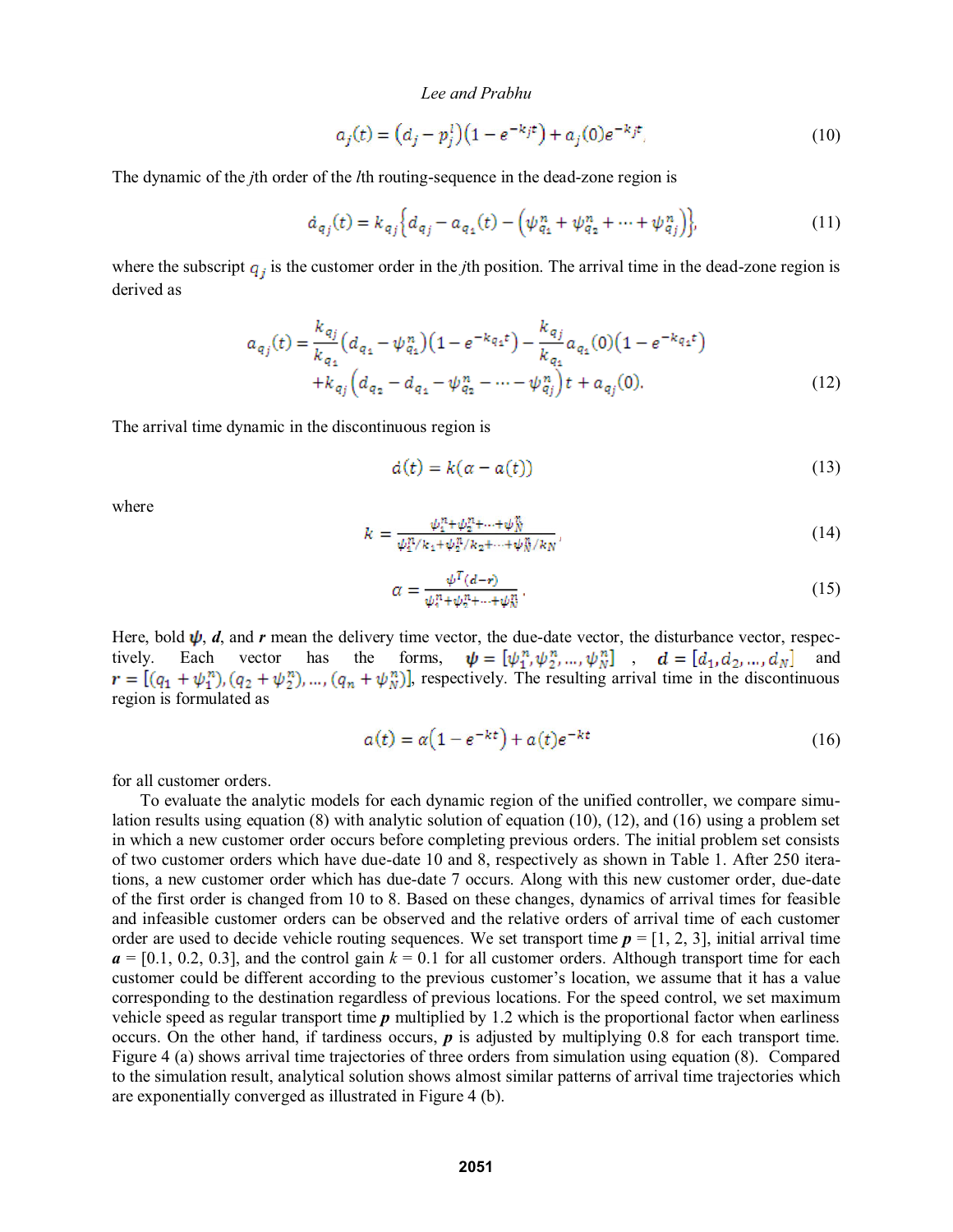

### Table 1: Customer orders and due-date variation



Transport time variations for each customer order through simulation time are shown in Figure 5. In each graph of transport time variation, the red solid-line indicates regular transport time and the black solid-line indicates the transport time adjusted by the distributed vehicle speed control. The unified controller provides a decision rule based on due-date deviation for each order so that it can adjust vehicle speed for both earliness and tardiness cases for the next iteration. Dynamics on vehicle speed are illustrated in Figure 5. In case of the first order as shown in Figure 5 (a), earliness occurs in interval [1,90] and [161, 400] along with tardiness interval [250,259]. For the second customer order, only earliness occurs within interval [1, 86] and [251, 400] as shown in Figure 5 (b). The third customer order also has only the earliness for due-date as shown in Figure 5 (c).



Figure 5: Transport time variations

### **4 PERFORMANCE OF UNIFIED MODEL**

The main objective of distributed arrival time and vehicle speed control is to minimize MSD by adjusting both vehicle routing schedules and vehicle speed simultaneously based on the customer order status such as earliness and tardiness. Along with MSD which is one of the representative performance measure for the customer service level, fuel efficiency of vehicle should be considered in terms of the transportation cost. Generally, fuel efficiency can be explained by two ways. The first one is fuel consumption which means the amount of fuel used per unit distance. The second one is fuel economy meaning the distance travelled per unit volume of fuel used. In this paper, we use fuel consumption for the vehicle fuel effi-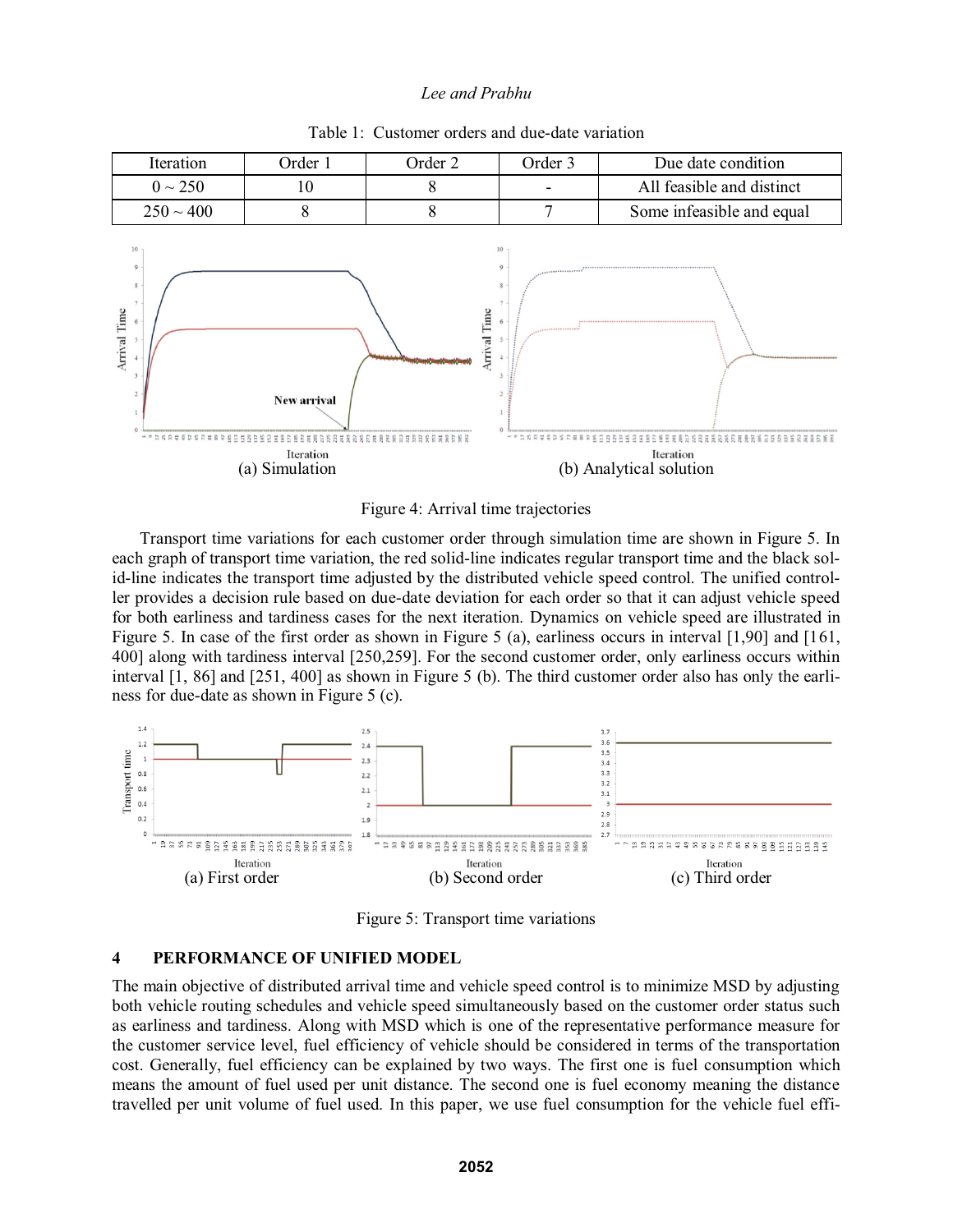ciency and it has a close relationship with vehicle speed as shown in Table 2 (West 1997). According to the experimental data from 1997, after the vehicle speed exceeds 55 MPH, the fuel consumption (MPG) shows tendency to gradually down.

| <b>MPH</b> | -    | 20            | $\mathcal{L}$<br>ں ک | 30  | $\sim$ $\sim$<br>◡ | 40             | 45                    | 50                           | - -<br>--<br>ັັ  | 60            | 62                             | $\overline{f}$<br>ึ∪ | $\overline{\phantom{a}}$<br>$\overline{\phantom{a}}$ |
|------------|------|---------------|----------------------|-----|--------------------|----------------|-----------------------|------------------------------|------------------|---------------|--------------------------------|----------------------|------------------------------------------------------|
| MPG        | 24.4 | Q<br>، ے<br>. | 30.5                 | ١1. | ے ، ر              | $\sim$ 1<br>ັ້ | $\sim$ $\sim$<br>31.0 | $\gamma \gamma$<br>Δ<br>32.4 | 32.4<br>$\Delta$ | າ 1<br>4<br>. | 29 <sub>1</sub><br>ے. '<br>ـ ـ | 26.8                 | 24.8                                                 |

Table 2: Fuel economy by speed studies, 1997 (MPG)

 At first, the dynamics of the proposed distributed arrival time and vehicle speed control is tested in terms of customer service level which is explained by MSD and fuel consumption (MPG). Transportation data consisting of 8 customer orders, their geographical location and due-date information as shown in Table 3 is used. Regular, minimum and maximum vehicle speed limit are set as 55.00 MHP, 40.00 MPH, and 70.00 MPH, respectively. By applying the speed controller, MSD is improved from 0.75 to 0.50 as shown in Table 4. Figure 6 (a) and (b) illustrate transportation routes on the Euclidean space when maximum speed limit is set as 40 MPH and 70 MPH, respectively.

Table 3: Due-date and geographical information of customer orders

| Order No | X-coordinate (Mile) | Y-Coordinate (Mile) | Due-date (Hour) |
|----------|---------------------|---------------------|-----------------|
|          | 35                  | 35                  | 4.18            |
|          | 41                  | 49                  | 3.70            |
|          | 35                  |                     | 3.66            |
|          | 55                  | 45                  | 3.57            |
|          | 55                  | 20                  | 2.88            |
|          |                     | 30                  | 3.61            |
|          | 25                  | 30                  | 1.97            |
|          | 20                  | 50                  | 3.59            |

Table 4: Results for (a) maximum speed limit  $= 40.00$ , (b) maximum speed limit  $= 70.00$ 

| Route |     | Arrival Time (Hr) |      | Completion Time (Hr) |      | <b>MPH</b> |       | Due Dev (Hr) |         |
|-------|-----|-------------------|------|----------------------|------|------------|-------|--------------|---------|
| (a)   | (b) | (a)               | (b)  | (a)                  | (b)  | (a)        | (b)   | (a)          | (b)     |
|       | 7   | 0.19              | 0.63 | 1.55                 | 1.54 | 40.00      | 40.00 | 1.34         | 0.44    |
| 7     | 5   | 0.23              | 0.68 | 2.28                 | 2.27 | 40.00      | 40.00 | $-0.30$      | 0.62    |
| 3     | 4   | 0.27              | 0.70 | 2.66                 | 2.85 | 40.00      | 40.00 | 1.01         | 0.73    |
| 6     | 2   | 0.33              | 0.71 | 3.21                 | 3.18 | 40.00      | 40.00 | 0.41         | 0.52    |
| 8     | 8   | 0.36              | 0.71 | 3.60                 | 3.60 | 40.00      | 50.24 | 0.00         | 0.00    |
| 2     | 6   | 0.43              | 0.71 | 4.09                 | 3.87 | 40.00      | 70.00 | $-0.38$      | $-0.25$ |
| 4     |     | 0.46              | 0.75 | 4.42                 | 4.18 | 40.00      | 64.63 | $-0.84$      | 0.00    |
|       | 3   | 0.50              | 0.77 | 4.94                 | 4.42 | 40.00      | 70.00 | $-0.76$      | $-0.75$ |

Furthermore, the unified model is evaluated by using Solomon's VRP benchmark problems. We use 10 sets of problems which have 101 customer orders for each problem. Solomon's benchmark problems consist of customer demand data such as amount of demand, location of customers, and due-date. We use X-coordinate and Y-coordinate to calculate regular transport time among customers by 55 MPH, and duedate by 24 hour units. To evaluate the relationship between MSD and fuel consumption, maximum speed limit is controlled differently for each simulation from 40 MPH to 70 MPH. The resulting MSD values and performance changes are illustrated in Table 5. Compared to the results of DATC, about  $10 \sim 40\%$ improvement of MSD are achieved by the unified model except C203, C204, and RC204 problem sets as shown in Table 5. Except these cases, both average and minimum MSD values of the unified model are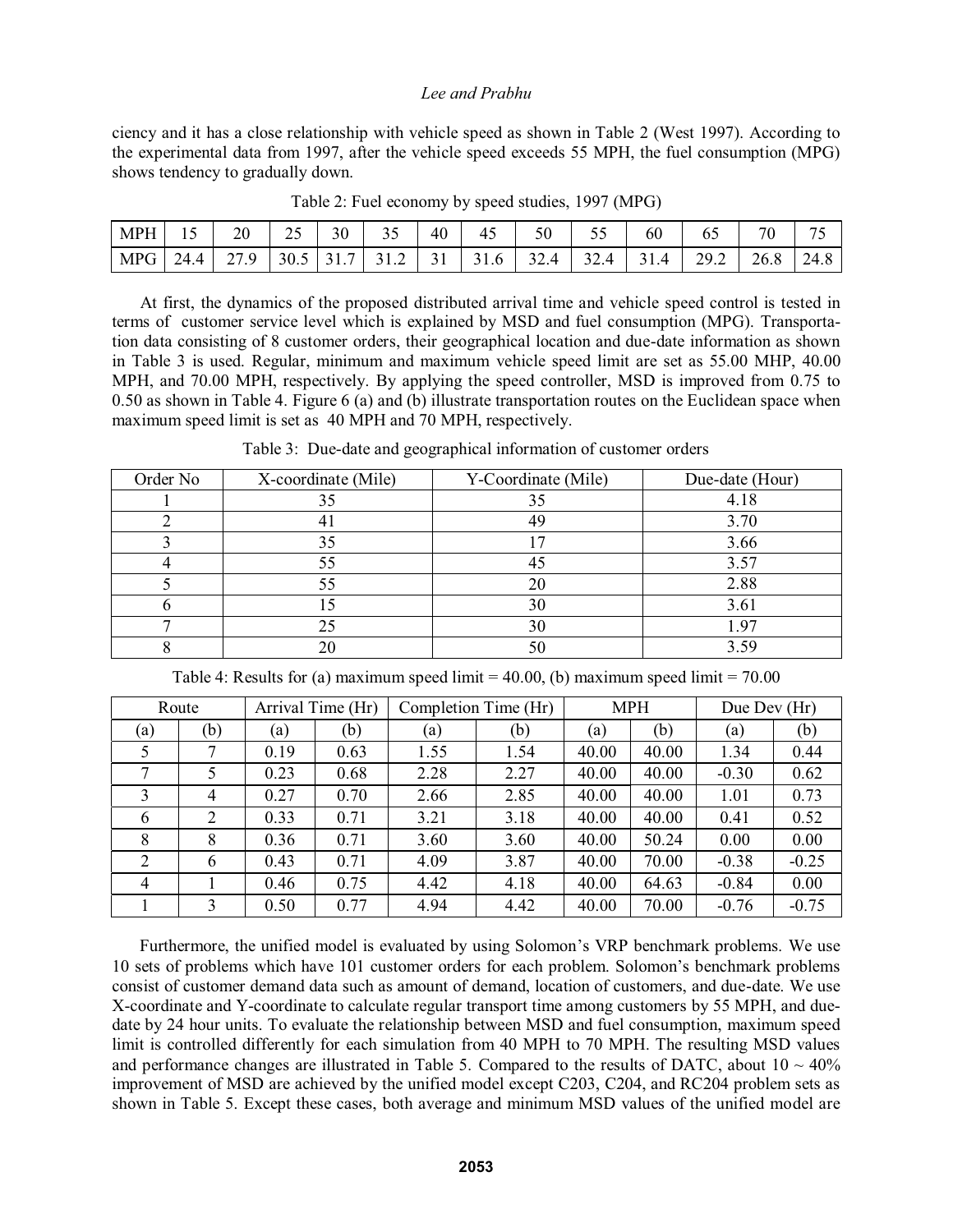less than DATC results. For each problem set, we convert MSD values into relative values corresponding to the maximum MSD value of a problem set. After that, the range of these relative values including average value of problem sets are compared by increasing maximum speed limit from 40 MPH to 70 MPH. Given the average values, they show downward trends as maximum vehicle speed limit increases as described in Figure 7.



(a) 40 MPH speed limit (b) 70 MPH speed limit

| Figure 6: Transportation routes |  |
|---------------------------------|--|
|---------------------------------|--|

| Problem                       | Number of | <b>DATC</b> |         | Unified model | Improvement for |                   |
|-------------------------------|-----------|-------------|---------|---------------|-----------------|-------------------|
| set                           | orders    | Min         | Average | Max           | Min             | Min value $(\% )$ |
| C201                          | 101       | 0.0587      | 0.0439  | 0.0736        | 0.0588          | 25.10             |
| C <sub>2</sub> 0 <sub>2</sub> | 101       | 0.1776      | 0.1284  | 0.3006        | 0.2046          | 27.68             |
| C <sub>203</sub>              | 101       | 0.7523      | 0.8755  | 2.5834        | 1.6249          | $-16.38$          |
| C <sub>204</sub>              | 101       | 3.8757      | 4.7176  | 8.1220        | 6.7398          | $-21.72$          |
| C <sub>101</sub>              | 101       | 0.1672      | 0.1208  | 0.2085        | 0.1641          | 27.78             |
| C <sub>109</sub>              | 101       | 0.2166      | 0.1556  | 0.2941        | 0.2239          | 28.17             |
| <b>RC201</b>                  | 101       | 0.1672      | 0.1139  | 0.2121        | 0.1654          | 31.87             |
| <b>RC202</b>                  | 101       | 0.2792      | 0.1733  | 0.3620        | 0.2543          | 37.94             |
| <b>RC203</b>                  | 101       | 1.6389      | 1.4595  | 3.3896        | 2.4540          | 10.95             |
| <b>RC204</b>                  | 101       | 5.9079      | 6.4551  | 10.1023       | 8.5052          | $-9.26$           |

Table 5: MSD improvement by Solomon VRP data-set

 A trade-off between average relative MSD and the rate of fuel consumption variations is illustrated in Figure 8. From 40 MPH to 50 MPH, fuel consumption decreases gradually, and after the vehicle speed exceeds 55 MPH, it is on an increasing trend. Along with these experimental facts, average value of relative MSD also decreases gradually, and finally has about a 50% value decreased from the 40 MPH result. When maximum vehicle speed limit is set as about  $66 \sim 67$  MPH, a trade-off occurs in terms of a customer service level and a transportation cost level in these MPH interval. This fact can be used to develop a companys strategy for both improving customer service and reducing management costs. That is, according to a company's management strategy which puts more weight on customer service quality or management efficiency, economic guidelines for vehicle speed limit considering a vehicle routing schedule could be provided properly.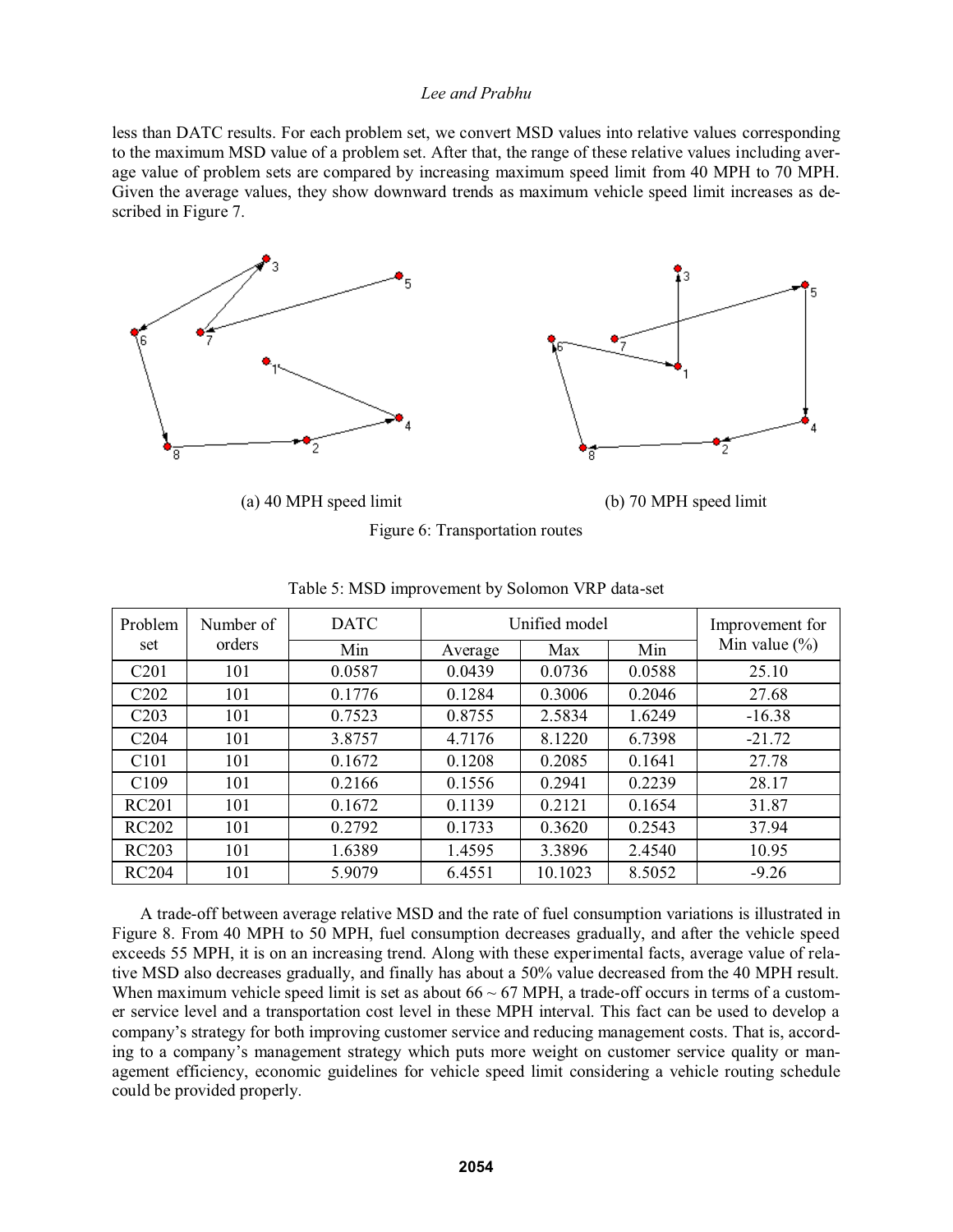



Figure 8: Comparison MSD with fuel consumption

# **5 CONCLUSION**

In this paper, we proposed unified control algorithm for distributed arrival time and vehicle speed control based on control theoretic approach considering both the customer service level and transportation cost. The unified controller for vehicle routing scheduling and corresponding vehicle speed control was developed based on distributed arrival time control which is a feedback control-based scheduling approach for minimizing due-date deviation from customer demands. The comparison of analytical solutions and simulation results shows that core structure of the unified controller is operating properly for both feasible and infeasible due-date cases in terms of dynamics of vehicle routing scheduling environment. Using Solomon's VRP benchmark problem sets consisting of information for geographical location and customer due-date, the unified model was evaluated. Numerical experiments were conducted as varying maximum vehicle speed limits from 40 MPH to 70 MPH and it showed that average MSD improvement is 14.21% compared to the original DATC algorithm which has only a vehicle routing scheduling module. Furthermore, variation of maximum vehicle speed limits is accompanied by a trade-off between customer service quality and transportation costs. The relationship between these measures was shown by comparing MSD values and corresponding fuel consumption varying maximum vehicle speed limits. These facts can be